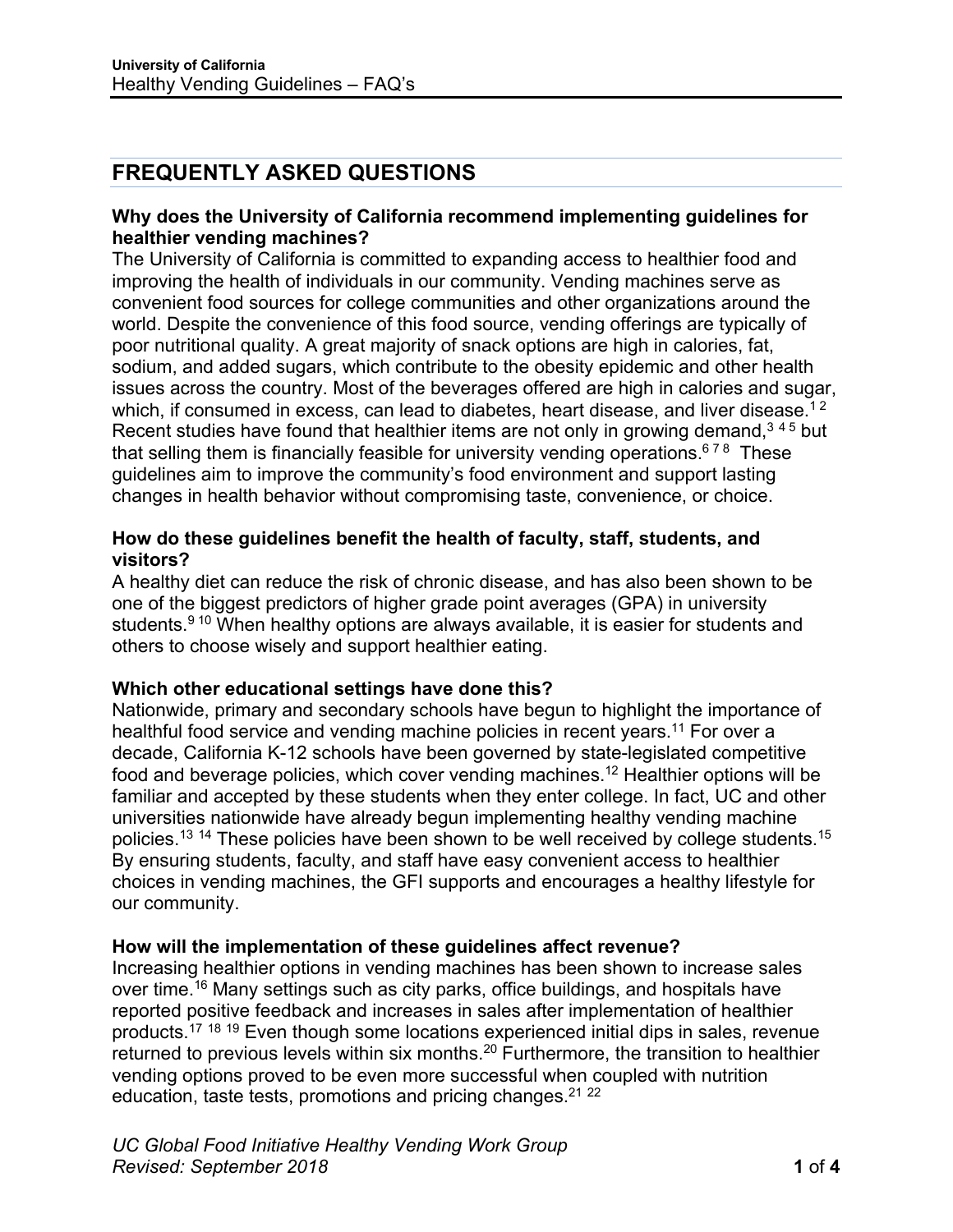## **What is the current status of UC vending machines?**

The University of California has approximately 530 food vending machines and 780 beverage vending machines. Currently all vending contracts are expected to follow the California Senate Bill 912 regulations which govern vending machines on state property. Some campuses are going beyond SB 912 with their own healthy campus initiatives (e.g., UCSF's Healthy Beverage Initiative, UCLA's Healthy Campus Initiative). These guidelines set healthier and stronger requirements than SB 912 for the percentage of foods and beverages that must meet the nutrition guidelines.It leads by setting an example for colleges, universities, and institutions across the country and beyond.

#### **Which food and beverage components does these guidelines address?**

These guidelines establish nutrition standards for several food and beverage components to help our community better meet the 2015-2020 Dietary Guidelines for Americans.

1) Sodium: The 2015-2020 Dietary Guidelines for Americans recommend that people ages 14 years and older consume no more than 2,300 milligrams of sodium per day<sup>23</sup>, which is equivalent to 1 teaspoon. However, Americans eat more than 3,400 milligrams of sodium each day.<sup>24</sup> High sodium intake is associated with increased risk of heart disease and high blood pressure. More than 75% of the sodium in American diets comes from processed foods and restaurant meals. <sup>25</sup> These guidelines will ensure low sodium options are available for all students, faculty, staff, and visitors.

2) Fat: While fats are a part of a healthful diet, the type and total amount of fat consumed matters. The 2015-2010 DGA recommens that less than 10% of calories come from saturated fats and suggests that a healthy diet can contain 35% calories from fat. There is evidence that replacing saturated fat with unsaturated fat is associated with reduced risk of heart disease. Choosing lower fat, nutrient-dense foods can also help consumers meet the food group recommendations, without going over their caloric needs.<sup>23, 26</sup>

3) Sugar: The dietary guidelines recommends limiting total daily intake of added sugars to less than 10% of calories per day, explaining that studies show that consuming fewer added sugars is linked to reduced risk of cardiovascular disease, obesity, type 2 diabetes, and some types of cancer. <sup>26</sup> The UC Healthy Vending Guidelines currently address total sugar. Because of the negative effects of added sugar on health, the Food and Drug Administration will require food labels to provide added sugar amounts on food labels starting July 26, 2018. These guidelines will be revised to address the issue of added sugars as this labeling requirement becomes effective. <sup>27</sup>

4) Caffeine: The safety of caffeine as an additive in energy drinks has been a concern for researchers, clinicians, and public health professionals.<sup>28</sup> Recent reports have linked highly caffeinated energy drinks with injury, cardiovascular complications, neurological symptoms, and even death. This is concerning as 30 to 50% of adolescents and young adults consume energy drinks.29 <sup>30</sup> <sup>31</sup> <sup>32</sup> Currently, caffeine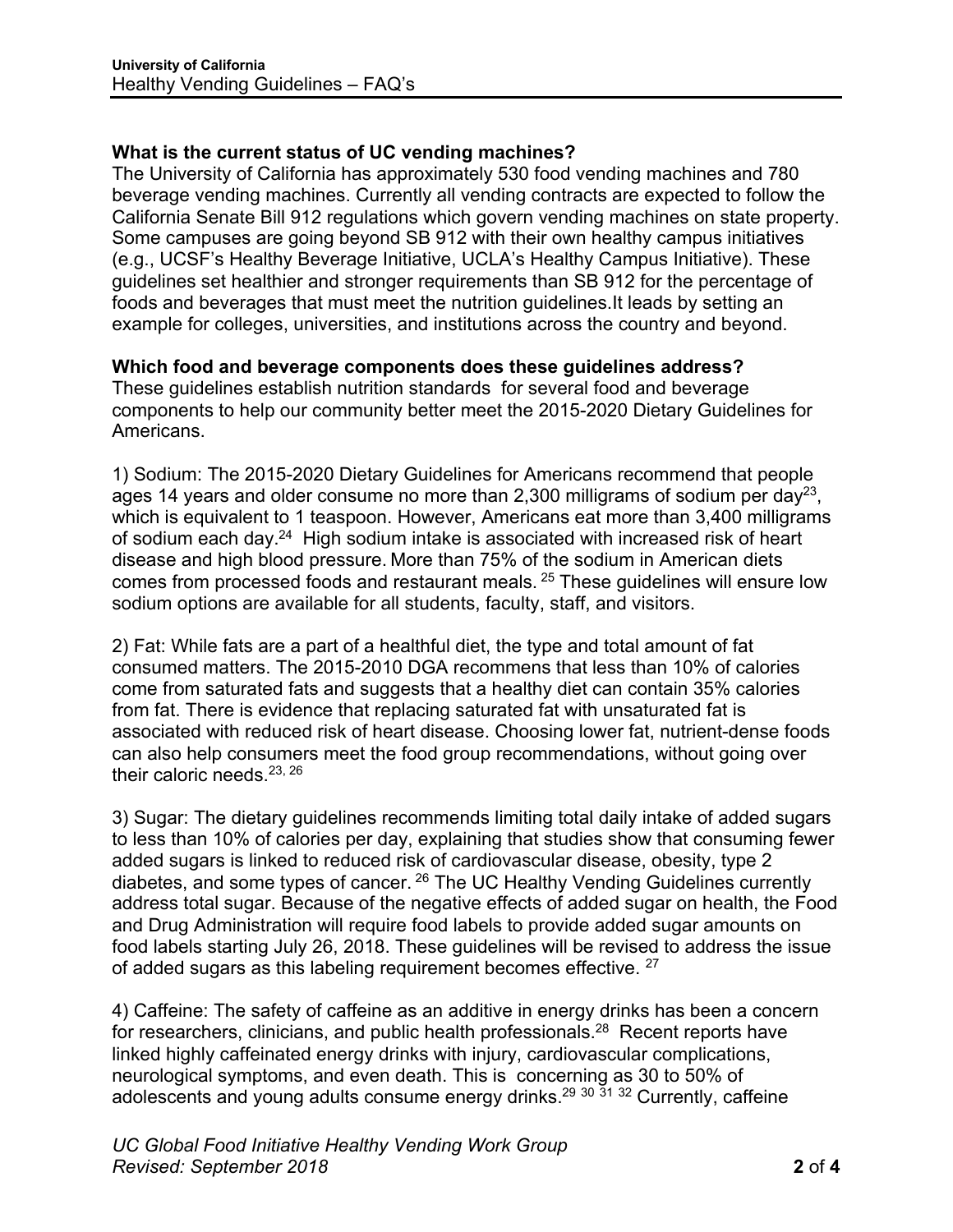content in energy drinks varies and is much higher than that of sodas. The FDA approves as safe only the amount of caffeine found in a typical cola-beverage<sup>33</sup> (71 mg) per 12 fl oz serving). The UC Healthy Vending Guidelines applies the same caffeine standard to energy drinks in University vending machines.

<sup>11</sup> Chriqui, J., Resnick, E., Schneider, L., Schermbeck, R., Adcock, T., Carrion, V., & Chaloupka, F. (2013). School District Wellness Policies: Evaluating Progress and Potential for Improving Children's Health Five Years after the Federal Mandate. Brief Report. Volume 3. *Robert Wood Johnson Foundation*. <sup>12</sup> State property: vending machines, Senate Bill 912, Chapter 571 (2014)

<sup>13</sup> Viana, Joe. (2014)

<sup>14</sup> Partnership for a Healthier America: Healthier Campus Initiative. (n.d.). Retrieved March 10, 2016, from http://ahealthieramerica.org/campuses/

<sup>15</sup> Lapp, J. L., Ressler, W. H., & Frith, A. L. (2014).

<sup>17</sup> Mason M., et. al. "Working with Community Partners to Implement and Evaluate the Chicago Park District's 100% Healthier Snack Vending Initiative." Preventing Chronic Disease. Access at http://www.cdc.gov/pcd/issues/2014/14\_0141.htm on November 24, 2014.

<sup>18</sup> Missouri Department of Health and Senior Services. "Healthier Vending Campaign at Missouri Health and Senior Services." Report, December, 2009. Accessed at

<http://astphnd.org/resource\_files/225/225\_resource\_file1.pdf> on February 26, 2013.

<sup>19</sup> Public Health Law Center. "Healthy Beverage Programs, Healthy Bottom Lines." Accessed at http://www.publichealthlawcenter.org/sites/default/files/resources/MN.healthcare.Healthy%20beverage%2 0programs,%20healthy%20bottom%20lines.pdf on April 23, 2013.

<sup>1</sup> Byrd-Bredbenner, C., Johnson, M., Quick, V. M., Walsh, J., Greene, G. W., Hoerr, S., ... & Horacek, T. M. (2012). Sweet and salty. An assessment of the snacks and beverages sold in vending machines on US post-secondary institution campuses. *Appetite*, *58*(3), 1143-1151. 1

<sup>2</sup> Sugar-Sweetened Beverages. (n.d.). Retrieved April 05, 2016, from http://www.sugarscience.org/sugarsweetened-beverages/#.VwQgFBMrKRs

<sup>3</sup> Wyatt SL. State of the Snack Food Industry 2010. PowerPoint Presentation, 2011.

<sup>4</sup> Ali, H., Jarrar, A., Abo-El-Enen, M., Shamsi, M., & Ashqar, H. (2015). Students' perspectives on promoting healthful food choices from campus vending machines: A qualitative interview study. BMC Public Health, 15(512). doi:10.1186/s12889-015-1859-2

<sup>5</sup> Park, H., & Papadaki, A. (2015). Nutritional value of foods sold in vending machines in a UK University: Formative, cross-sectional research to inform an environmental intervention.Appetite, 96(1), 517-525. doi:10.1016/j.appet.2015.10.022

<sup>6</sup> Viana, Joe (2014). *LiveWell UCLA*. Retrieved from

https://dl.dropboxusercontent.com/u/204936973/PDF%20-

<sup>%20</sup>Eat%20Well/Vending%20Presentaion\_EatWell%20(1)%20(2)%20(2).pdf

 $7$  French SA, Jeffery RW, Story M et al. (2001) Pricing and promotion effects on low-fat vending snack purchases: the CHIPS Study. Am J Public Health 91, 112–117.

<sup>&</sup>lt;sup>8</sup> Lapp, J. L., Ressler, W. H., & Frith, A. L. (2014). College students, vending machines, and improving nutritional choices: the effects of adding healthier foods on perceptions of vending machines. International Journal of Food Safety, Nutrition and Public Health, 5(1), 16-33.

<sup>&</sup>lt;sup>9</sup> George, D., Dixon, S., Stansal, E., Gelb, S. L., & Pheri, T. (2008). Time diary and questionnaire assessment of factors associated with academic and personal success among university undergraduates. *Journal of American College Health*, *56*(6), 706-715.

<sup>10</sup> Wald, A., Muennig, P. A., O'Connell, K. A., & Garber, C. E. (2014). Associations between healthy lifestyle behaviors and academic performance in US undergraduates: a secondary analysis of the American College Health Association's National College Health Assessment II. *American Journal of Health Promotion*, *28*(5), 298-305.

<sup>&</sup>lt;sup>16</sup> Center for Science in the Public Interest. Financial Implications of Healthy Vending. Retrieved June 9, 2016, from https://cspinet.org/new/pdf/revenue\_fact\_sheet.pdf